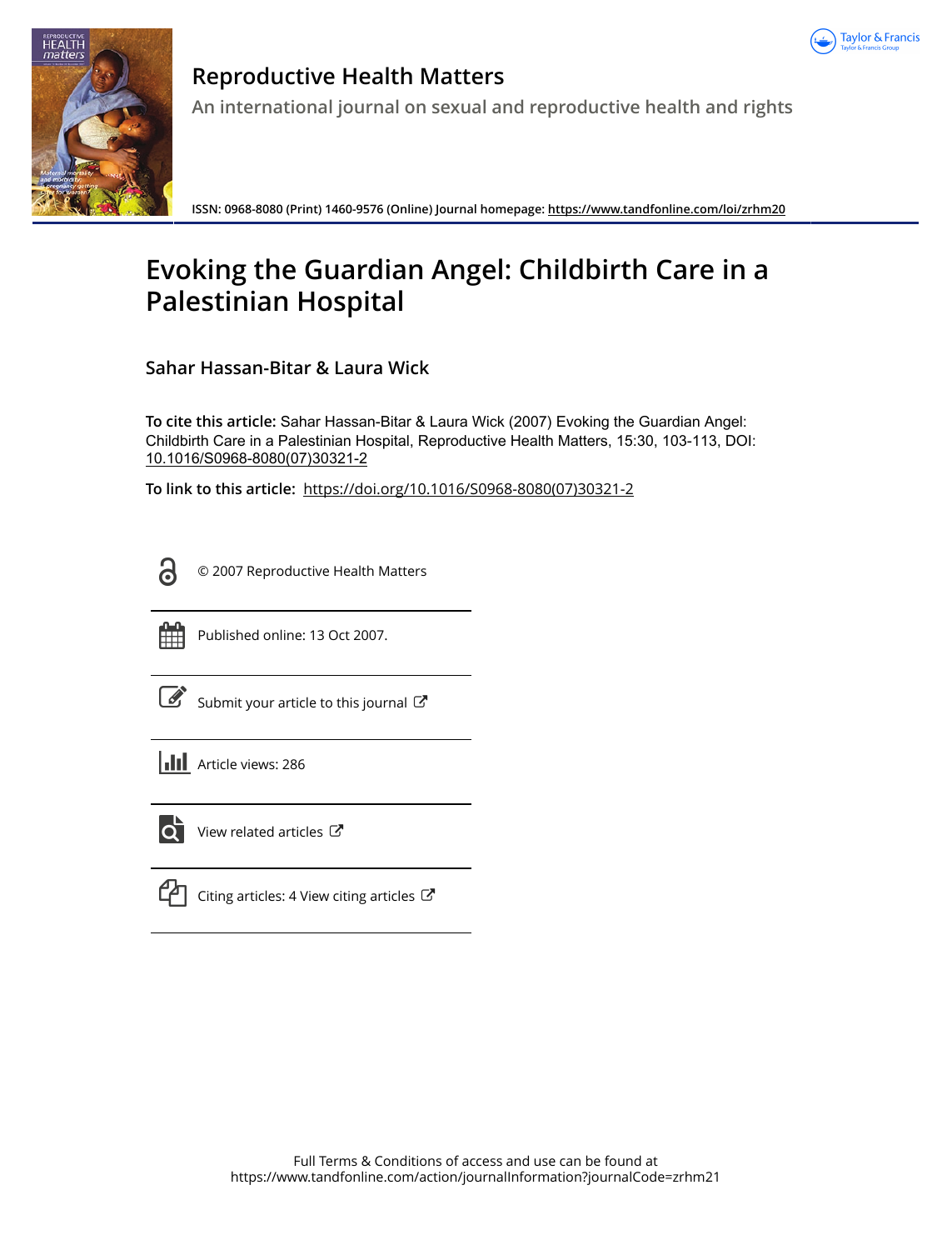

 $Q$  2007 Reproductive Health Matters. All rights reserved. Reproductive Health Matters 2007;15(30):103–113 0968-8080/06 \$ – see front matter www.rhm-elsevier.com PII: S0968-8080(07)30321-2 www.rhmjournal.org.uk



# Evoking the Guardian Angel: Childbirth Care in a Palestinian Hospital

Sahar Hassan-Bitar, Laura Wick

Institute of Community and Public Health, Birzeit University, Ramallah, West Bank, Occupied Palestinian Territory. E-mail: [sjamal@birzeit.edu](mailto:sjamal@birzeit.edu)

Abstract: The purpose of this study was to assess the quality of maternity care in a large, public, Palestinian referral hospital, as a first step in developing interventions to improve safety and quality of maternity care. Provider interviews, observation and interviews with women were used to understand the barriers to improved care and prepare providers to be receptive to change. Some of the inappropriate practices identified were forbidding female labour companions, routine use of oxytocin to accelerate labour, restriction of mobility during labour and frequent vaginal examinations. Magnesium sulfate was not used for pre-eclampsia or eclampsia, and post-partum haemorrhage was a frequent occurrence. Severe understaffing of midwives, insufficient supervision and lack of skills led to inadequate care. Use of evidence-based practices which promote normal labour is critical in settings where resources are scarce and women have large families. The report of this assessment and dissemination meetings with providers, hospital managers, policymakers and donors were a reality check for all involved, and an intervention plan to improve quality of care was approved. In spite of the ongoing climate of crisis and whatever else may be going on, women continue to give birth and to want kindness and good care for themselves and their newborns. This is perhaps where the opportunity for change should begin. ©2007 Reproductive Health Matters. All rights reserved.

Keywords: childbirth, post-partum period, emergency obstetric care, quality of care, human resources, provider-patient relations, Occupied Palestinian Territory

**ALTHOUGH childbirth in some developing**<br>
countries has shifted from the home to the<br>
hospital, the institutionalisation of birth<br>
has not always been accompanied by improved countries has shifted from the home to the has not always been accompanied by improved practices or outcomes. $<sup>1</sup>$  $<sup>1</sup>$  $<sup>1</sup>$  The components of effec-</sup> tive childbirth care based on scientific evidence have been well documented and disseminated,<sup>[2,3](#page-10-0)</sup> yet there seems to be a lag in the adoption of best practice both in developed and developing countries. Situating birth in its local environment contributes to understanding the complexity and diversity of childbirth care provision and what has shaped it. $4$  A local needs assessment helps to understand what factors shape maternity care in a particular setting and what strategies might be most effective in adopting evidencebased best practices.

The purpose of this study was to assess the quality of maternity care in a large Palestinian referral hospital, as a first step in developing interventions to improve childbirth care for mothers and newborns. However, in order to understand the barriers to quality care, it is necessary to situate the birthing environment within the larger social, economic, and political context. The ongoing Israeli occupation of Palestine has contributed to a situation of fragmented, under-resourced and unregulated health services. [Th](#page-10-0)e separation wall and over 500 checkpoints<sup>5</sup> in the Occupied Palestinian Territory limit access to maternity care and impede the effective organisation of and access to health care. Rising poverty, encompassing over [6](#page-10-0)0% of the population,<sup>6</sup> is an additional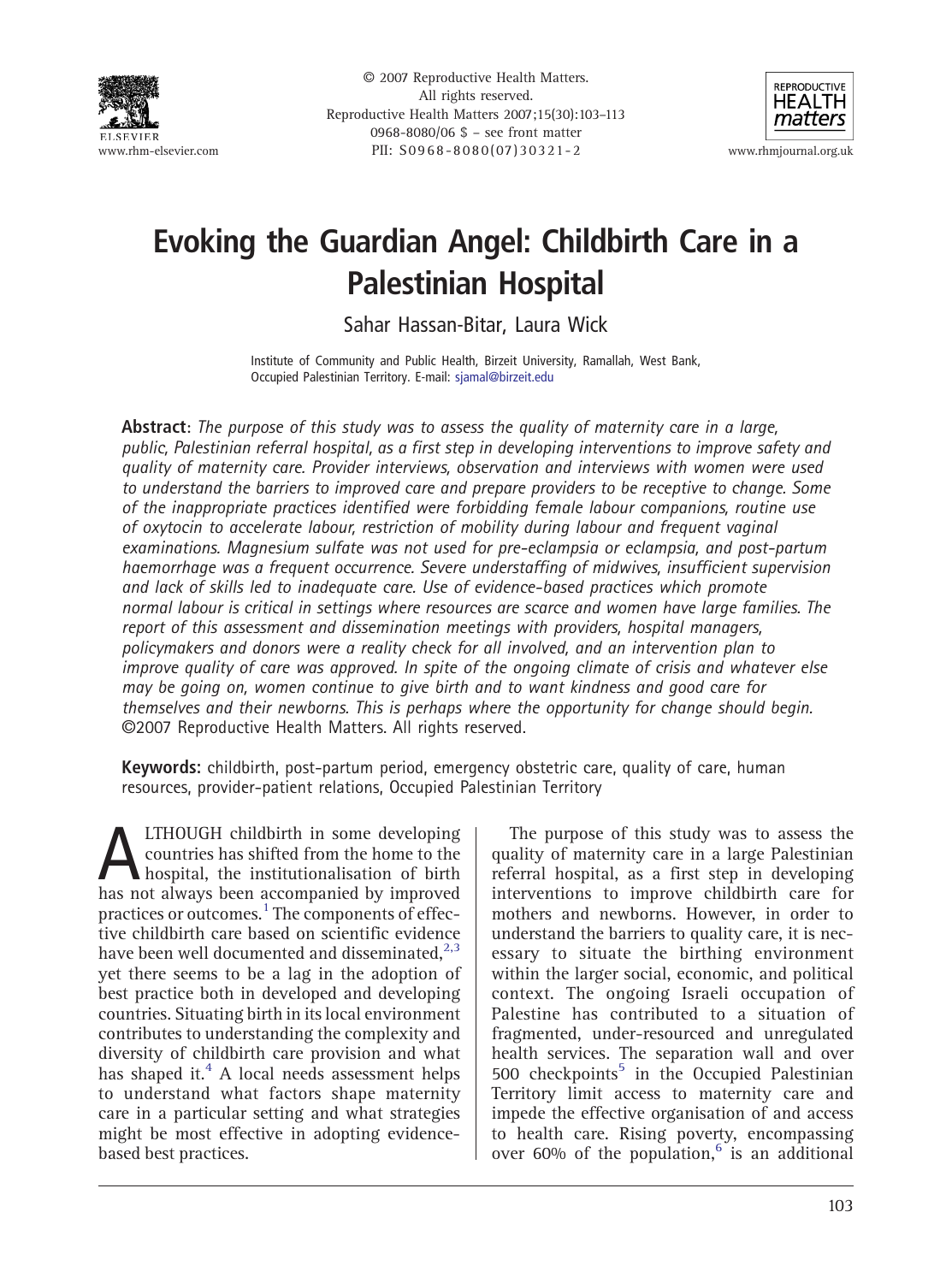barrier to accessing services in the private and non-governmental sector.

Most births (97%) take place in hospitals or clinics.[7](#page-10-0) Since the Palestinian Ministry of Health took over responsibility from the Israeli Ministry of Defense for the health sector in 1994, it has encouraged all women to give birth in hospitals, phasing out community midwives and  $davas$  (traditional birth attendants).<sup>[8](#page-10-0)</sup> The 17 public hospitals in the West Bank and Gaza have become the plac[e o](#page-10-0)f birth for 56% of the 103,870 annual births, $9$  primarily for the poor. However, the increasingly overcrowded and under-staffed maternity wards of public hospitals have compounded the risks for birthing women of unpredictable lack of access to maternity facilities and sub-optimal perinatal care. Whereas previously high-risk cases and complications from the West Bank were referred to the major Palestinian referral hospital in Jerusalem, with the restricted access to Jerusalem since 2000, most are now treated in the local public hospitals.

Due to a high total fertility rate of 4.6,<sup>7</sup> maternal and child health services comprise a large and critical portion of health service utilisation. Although antenatal care coverage is high  $(97\%)$  $(97\%)$  $(97\%)$ , the overall quality is poor.<sup>[10](#page-10-0)</sup> Intrapartum care in West Bank maternity facilities is frequently not based on scientific evidence, $^{11}$  $^{11}$  $^{11}$  in spite of the dissemination of national standards and guidelines. Few health care providers and ward managers were trained in how to instruct their staff in the use of these guidelines where many systemic and institutional obstacles impede implementation. The population-based caesarean delivery rate has doubled in [the](#page-10-0) past decade from 6% in 1996 to 12.8% in 2004, $\frac{7}{1}$  and the public hospitals' caesarean rate reached 15.7% in 2004.<sup>[9](#page-10-0)</sup> Women leave the hospital within 24 hours after a vaginal birth and three days after a caesarean section, and only one-third consult a maternal health provider during the six-week period thereafter.<sup>7</sup> Almost all Palestinian women breastfeed their babies (96%), although exclusive breastfeeding is not always practised, but a large majority (66%) continue to breastfeed at  $9-12$  months.<sup>[7](#page-10-0)</sup>

Our study setting was a general referral public hospital located in the middle governorate of the West Bank with 155 beds (including 36 maternity beds), treating about 20,000 in-patient and 70,000 emergency cases each year. It was one of

the hospitals that had recently been made a major referral hospital to replace the one in Jerusalem. We chose this hospital because of its high delivery rate, serving primarily poor women in the area, unlike most maternity hospitals in the non-governmental and private sector. Approximately 4,000 births took place there annually, which was free of charge for those holding the public insurance instituted by the Ministry of Health for the poor during the second uprising in September 2000. Its proximity enabled the researcher to spend an extensive period of observation in the wards to better understand the childbirth environment. Since affecting change at the policy level is difficult in a weak and unregulated system, this assessment aimed to improve childbirth care through mid-level modifications targeting hospital-based midwives, the primary caregivers during normal birth, as the key agents of change.

# Methodology

The objectives of this study were to assess the quality of maternity care in a large referral hospital, to identify the gaps and barriers to better practice, to provide baseline data for upgrading service provision, and to prepare a receptive context for change for the interventions to follow. International and local research was reviewed. Practices were assessed according to the latest scientific research on evidence-based obstet-rics.<sup>[2,3](#page-10-0)</sup> Two frameworks for the evaluation of quality of care guided the development of the instruments, which were adapted to local conditions: the WHO Safe Motherhood Needs Assessment Tools<sup>[12](#page-10-0)</sup> and the framework for quality of maternity services developed by Hulton et al. $^{13}$  $^{13}$  $^{13}$  The overall approach was influenced by the literature on the adoption of innovations in health care as a complex and adaptive process, which needs to take into account local structures, processes and patterns and which requires flexibility, creativity and interaction for trans-lating research into practice.<sup>[14](#page-10-0)</sup>

In the hospital, quantitative and qualitative methods were used to assess technical and supportive care during delivery and the immediate post-partum period. Field observations, record reviews, case notes, exit interviews with women and in-depth interviews with providers and ward managers were collected between April 2005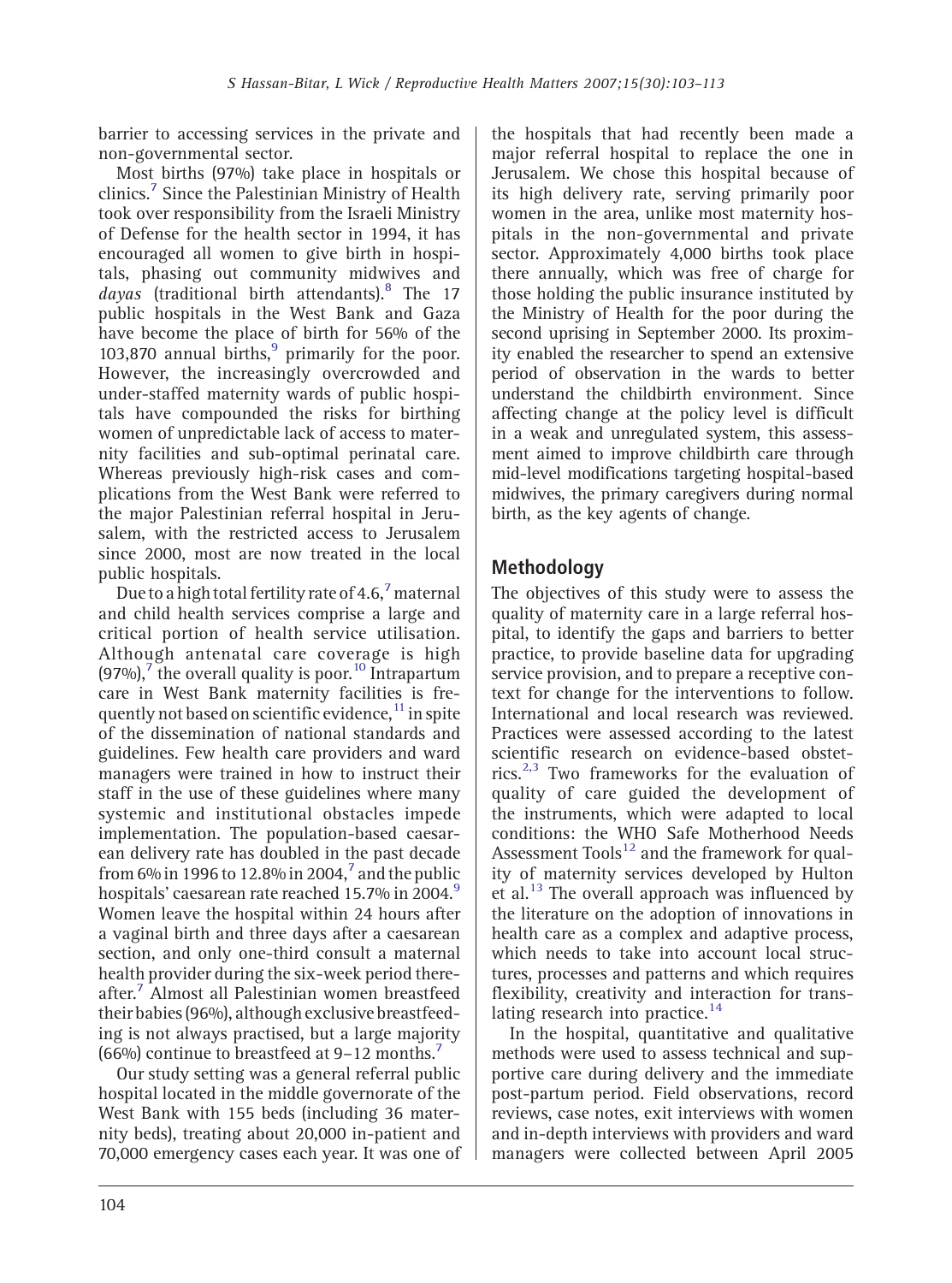and March 2006. The principal investigator (first author) is a Palestinian midwife with experience in running a busy maternity ward. She carried out most of the fieldwork, which aimed to eliminate one aspect of observer bias, as the staff became accustomed to her presence in the ward and were not intimidated (as might be the case if the observer were of a different nationality or profession), which was also conducive to the small budget allocated for this study. Before beginning the study, written and oral permission were obtained from the General Director of Hospitals at the Ministry of Health, the hospital director and the head obstetrician and midwife.

Observations were undertaken for 14 days (120 hours) during different days of the week and times of day (in the three shifts) in order to document actual practices and better understand childbirth management issues and interpersonal relations. Observations were the best way to understand the complexity of the birthing environment and create relationships of trust with the providers. In addition to direct observation in the wards, with prepared checklists as a guide, informal group discussions and oneto-one discussions with key informants (providers, managers and hospital administrators, women, clerks and cleaners) added to the richness and diversity of the information collected.

A total of 64 women and 12 newborns were observed using checklists, except for post-partum care and emergency events, where detailed notes were taken. Thirty-nine women were observed between the beginning of labour and the immediate post-partum period, 23 women during the post-partum period, two emergency cases, and 12 newborns (Table 1).

Ward registers and medical records were reviewed to collect data on ward statistics, actual practices and accuracy of record-keeping. Eleven medical records (nine normal births and two emergency events) were audited in detail using structured checklists.

Semi-structured interviews were conducted with all women who gave birth in the hospital (both normal and caesarean birth) during a twoweek period by the researcher and one fieldworker (a midwifery teacher from outside the hospital trained for this purpose). After being informed of the purpose of the interview (the need to understand women's views and how they were treated) and the identity of the interviewer

### Table 1. Type of observations  $(n=76)$

| <b>Type of observations</b>         | <b>Number</b> |
|-------------------------------------|---------------|
| Admission of women in labour        | 6             |
| Labour management                   | g             |
| Birth                               | 12            |
| Third stage of labour               | 12            |
| Newborn care                        | 12            |
| Delivered vaginally                 | 9             |
| Delivered by caesarean section      | 3             |
| Post-partum care after normal birth | 23            |
| Labour and delivery ward            | 7             |
| Post-partum ward                    | 16            |
| Emergency cases                     | 2             |

(not a member of the hospital staff) and being assured of confidentiality, all of the women chose to participate. Due to the lack of a private place in the hospital to carry out interviews, 159 women were interviewed (either the day following birth or three days later for caesarean operations) individually by their beds, ensuring privacy as much as possible by closing the door, making sure that no providers were in the room at the time, and sitting close to the woman. The 15–30 minute interviews were in Arabic and focused on the choice of place of birth, the current birth experience, woman–provider interactions, and postpartum care. The cases were cross-checked with the birth register to make sure that no women had been overlooked.

Thirty-one in-depth interviews were carried out by the first author with all but one of the maternity care providers working in the hospital (9 midwives, 14 nurses and 8 physicians) using a semi-structured questionnaire with primarily open-ended questions. Each interview lasted 45–60 minutes, focusing on a description of their work and responsibilities, including childbirth practices and care, perceived barriers to quality care, training needs and suggested strategies for improvement.

SPSS Version 12 was used to analyse the quantitative data (closed-ended questions) from the interviews with women and providers. Observation checklists and record reviews were manually analysed by counting frequencies of various components of care.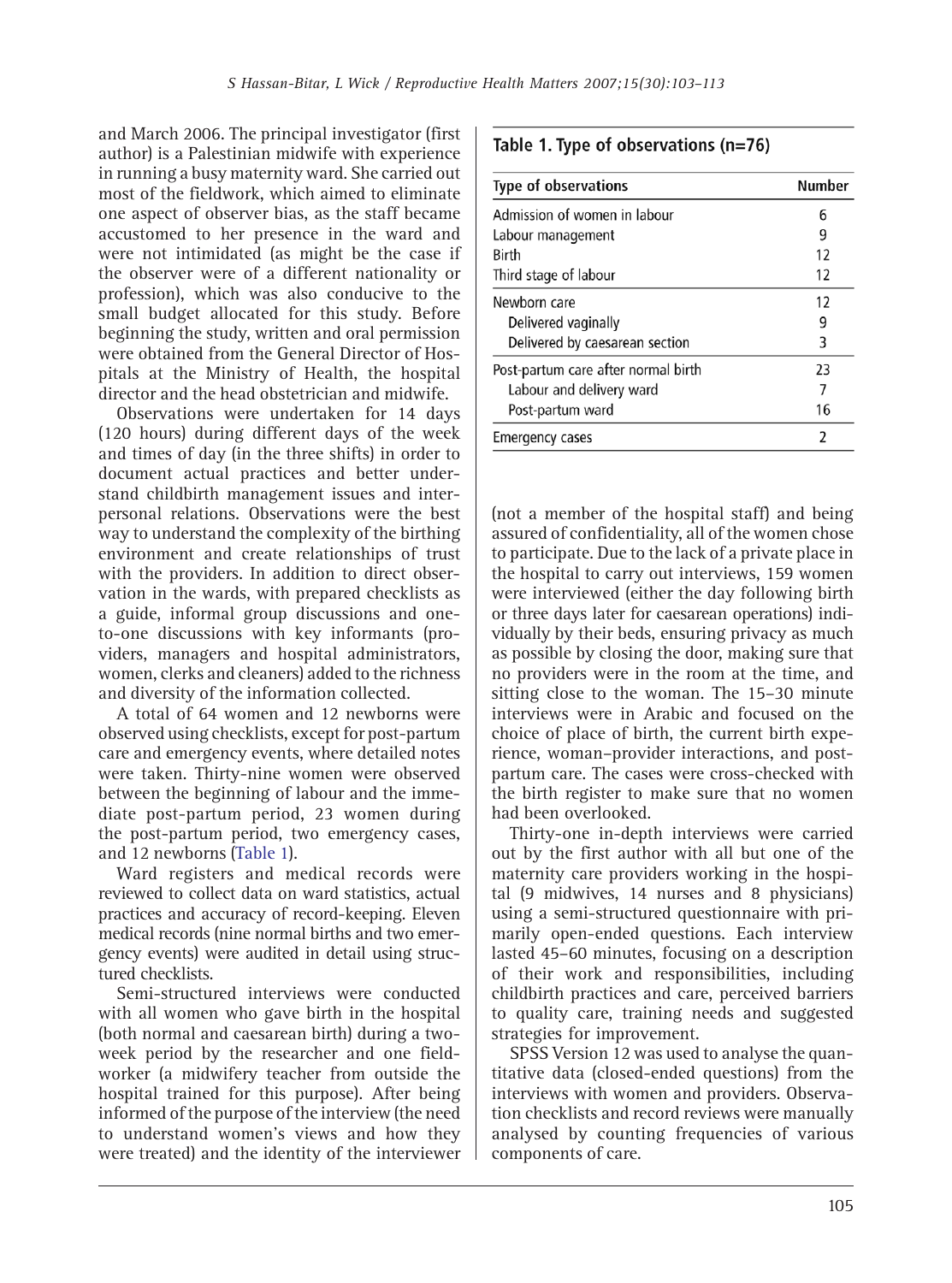Themes were initially identified through the women and providers interview guidelines. The researcher transcribed the content of the openended questions and categorised it according to the identified themes. Other concerns that emerged during the interviews were also included as themes. The content was analysed within the context of the overall birthing environment and the main findings of the study. Field observation notes were handwritten in the field and then typed and analysed the following day. In addition, the researcher had many informal discussions with the women, health providers, ward secretary and cleaners to clarify observations. Triangulation was utilised to verify the validity of qualitative findings from different sources. For example, case observations were compared with relevant records and with the informal discussions with women and providers. The data were further validated through discussions with providers during preliminary dissemination meetings.

## Findings

#### Provider characteristics and responsibilities

Of the 31 providers interviewed, midwives and nurses tended to be younger than physicians. The level of education of midwives was higher than of nurses (Table 2). Yet midwives had lower salaries than nurses, in spite of more years of study and experience, and greater responsibilities. Both physicians and midwives reported very high levels of stress. For midwives, this was due to difficult working conditions, low

salaries, understaffing and lack of supportive supervision. For physicians and obstetricians, the stress was due to lack of experience with complicated cases. They reported that night shifts constituted a nightmare for them due to emergency ''surprises'', for which they felt illprepared. As shown in Table 2, there was a rapid turnover of midwives, as most sought jobs elsewhere with less demanding and stressful working conditions. The insufficient staffing levels and long hours made it difficult for midwives to combine their work with their family roles and obligations.

#### Post-partum women interviewed

The 159 women interviewed had a mean age of 27 years. Half (51%) had nine years of schooling or less, 34% had 10–12 years and 15% had completed a degree. Twenty per cent were primiparae, and the other 80% had an average of 2.6 children (range 1–11). 25% had had a caesarean delivery and the rest normal vaginal births. 78% of women were living in rural areas; the rest were divided equally between urban areas and refugee camps. 62% had delivered previously in this hospital.

#### Delivery care

The hospital is a main clinical training site for midwifery, nursing and medical education programmes. During the study period, a range of 5–20 births with a mean of ten vaginal births (assisted by six midwives rotating in three shifts) and two caesarean sections were conducted over

| Table 2. Characteristics, education and salaries of providers |
|---------------------------------------------------------------|
|---------------------------------------------------------------|

|                                              | <b>Midwives</b>                | <b>Nurses</b>              | <b>Physicians</b>              |
|----------------------------------------------|--------------------------------|----------------------------|--------------------------------|
| Total number                                 | 9                              | 14                         | 8                              |
| Mean age (range)                             | 28<br>$(24 - 37)$              | 28<br>$(22 - 45)$          | 38<br>$(28 - 64)$              |
| Type of education                            | 7 BSc holders                  | 5 BSc holders              | 4 Specialist                   |
|                                              | 2 Diploma holders <sup>a</sup> | 9 Diploma holders          | 4 Physician                    |
| Mean years of experience<br>since graduation | 4                              | 5.5                        | 8.5                            |
| Mean salary (range)                          | US\$469<br>$($ \$357-524)      | US\$500<br>$( $405 - 690)$ | US\$1,016<br>$($881 - 1, 120)$ |
|                                              |                                |                            |                                |

a Diploma = 2 years.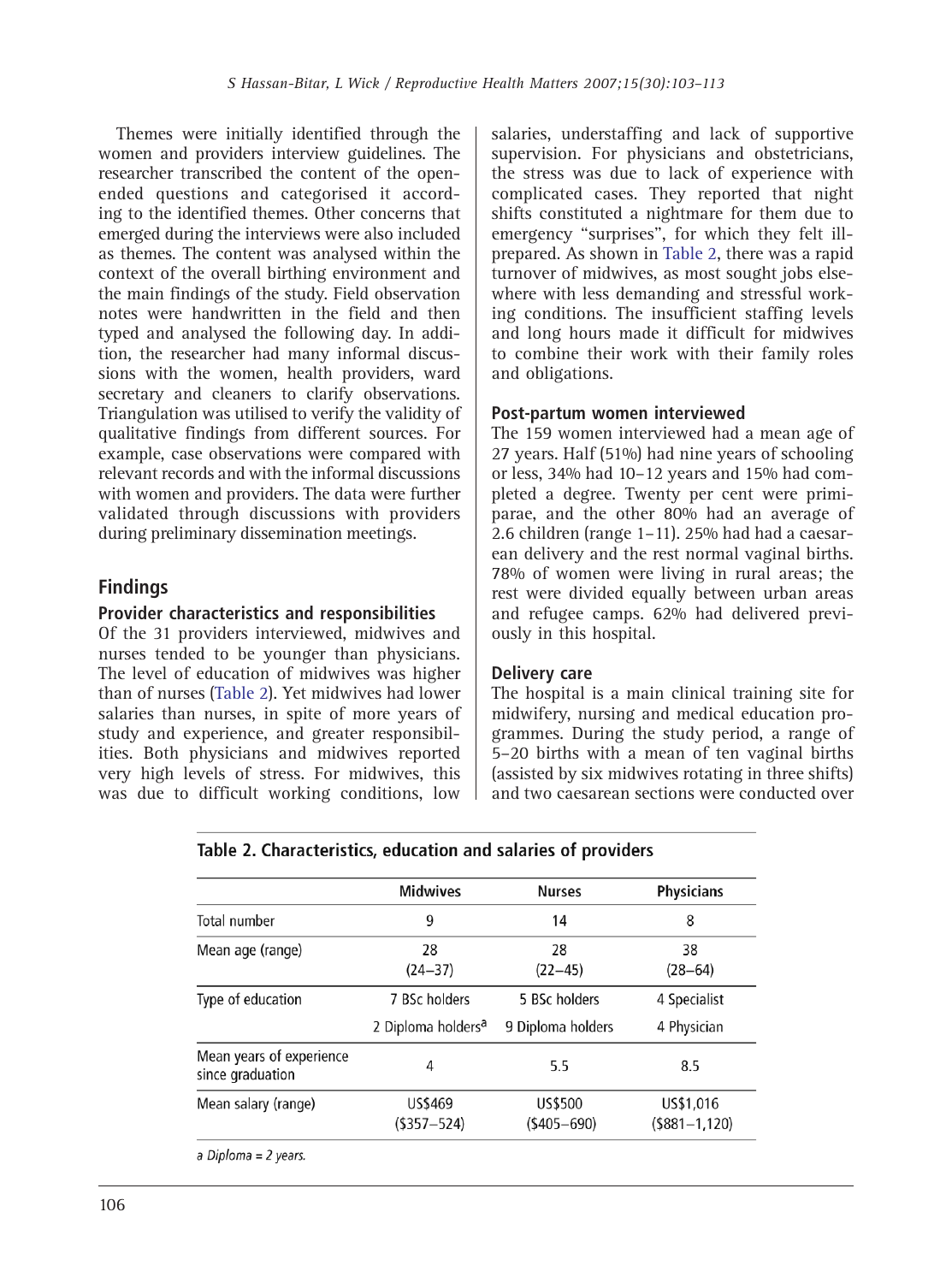a 24-hour period. One physician staffed the labour ward on each shift and one obstetrician was on call; all of them were men. Midwives provided all the care for 91% of the vaginal births. Physicians were expected to prescribe medication, suture episiotomies and assist high-risk and caesarean deliveries. Epidurals for pain relief were not available and meperidine was used infrequently. Nurses provided post-partum care for women and newborns after normal and caesarean birth. Rooming-in and early initiation of breastfeeding had been adopted as hospital policy and routine supplemental liquids or formula were not used. The increasing caesarean section rate was due to the absence of an effective, early referral system for high risk cases to the hospital, unnecessary routine interventions during labour, the inadequate competence of physicians in making clinical judgements due to outdated knowledge, obstetricians who were stressed because of working in more than one institution and the declining health of pregnant Palestinian women.

#### Intra-partum care

There was severe understaffing of midwives, given their responsibilities and workload. Observation and women's reports revealed that the mother frequently went through labour alone, with little caregiver support. At birth only one midwife was present. This resulted in unsafe birthing practices, involving either insufficient monitoring of the newborn or inappropriate care of the mother during the critical third stage of labour.

Infection control was insufficient and supplies frequently not available; women often gave birth without sheets on the beds, only plastic covers. Furthermore, observations and providers' and women's reports revealed the use of inappropriate practices (Table 3) such as restricting mobility and not allowing eating and drinking during labour, routine intravenous infusions with oxytocin during labour, no use of partograms, no family support person permitted, infrequent use of non-pharmacological methods of pain relief, no use of active management of the third stage of labour and routine episiotomy for first-time mothers. Women were observed asking for their newborns soon after birth to initiate breastfeeding, but the midwife had no time to assist them.

This pattern of care was consistent with providers' reports. Frequent vaginal examinations

#### Table 3. Inappropriate practices as reported by women interviewed after delivery (n=118 women)<sup>a</sup>

| Inappropriate practices reported                    | $\frac{0}{0}$ |
|-----------------------------------------------------|---------------|
| Membrances artifically ruptured                     | 80            |
| 5+ vaginal examinations                             | 44            |
| 1-4 vaginal examinations                            | 56            |
| Intravenous infusions in labour                     | 79            |
| Medication added to the infusion                    | 34            |
| Not allowed to ambulate and walk                    | 69            |
| Not allowed to eat or drink during labour           | 96            |
| Not encouraged to relax and breathe                 | 79            |
| Routine episiotomy of first-time mothers ( $n=32$ ) | 89            |
| Not asked about breastfeeding (n=159)               | 91            |
|                                                     |               |

a Two women who gave birth before arrival at the hospital were excluded from the labour-related questions unless otherwise indicated

were carried out, but not always documented in the records. Providers reported using oxytocin routinely to accelerate labour and midwives admitted administering it in the intravenous bags without using dropper machines to regulate dosage, due to lack of equipment, and frequently neglecting to put on a label.

When there was more than one birth at the same time, newborns were placed together under the only warmer in the delivery room, and sometimes no identification bracelets were put on the babies. One full-term newborn, left unattended, fell out of the warmer and had to be taken to intensive care. Another, born at 39 weeks, Apgar 8/9, and weighing 2kg had breathing difficulties. He was kept in the busy labour and delivery room for observation for more than five hours, and died unattended. Cases 1 and 2 that follow are representative of many of the cases we observed.

#### Case 1

At 9:30am, a 27-year-old woman, para 3, full term, was admitted to the hospital complaining of labour pains. A fetal heart monitor was placed for about ten minutes. Her case was straightforward without any significant history of complications in previous pregnancies. As part of the admission procedure, the physician conducted a vaginal exam and documented 6 cm dilation. The midwife repeated the vaginal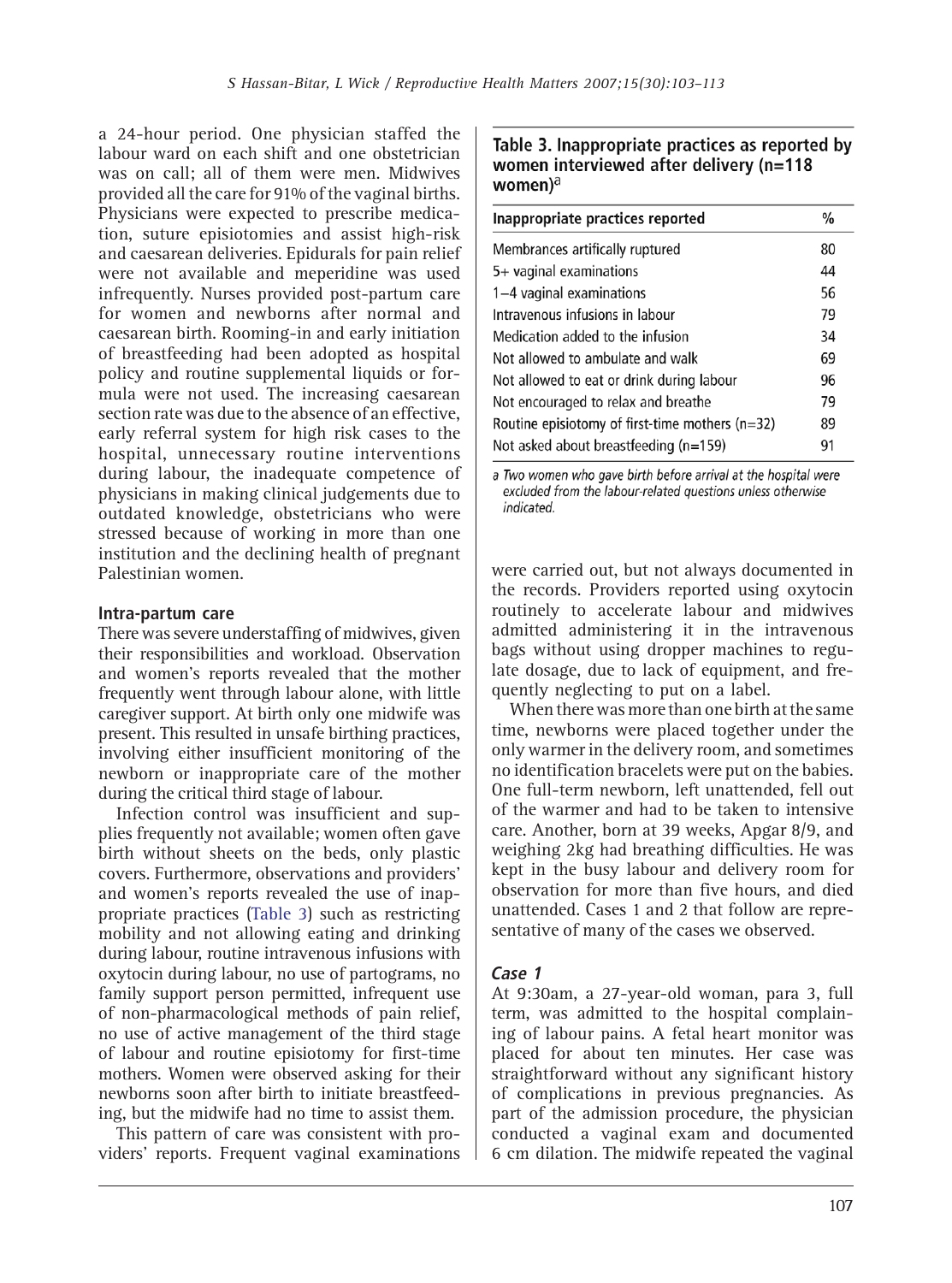exam, and the labouring woman was guided to the delivery room where she was placed in the lithotomy position on a delivery bed. An intravenous cannula was inserted and an infusion fluid was initiated. Two units of oxytocin were added to the infusion bag. However, no label was placed on the bag to show the additional medication. The bladder was emptied using a catheter. The woman was ready to deliver within 15 minutes. Although the main door of the room was partially closed, the woman without any sheet was exposed continually to the many staff and patients. The woman was assisted by the midwife in giving birth at 9:45am. Immediately after birth, the midwife placed a towel from the mother's belongings on her abdomen for the baby and asked her to hold the baby while she cut the umbilical cord. The baby was then taken to the resuscitator in the next room, which was cold and not prepared for use. The baby was cleaned, suctioned and kept on a table near the warmer, not under it, as another premature baby was occupying the resuscitator. After checking the woman's uterus, the midwife returned to the newborn, placed the cord clamp, weighed and dressed him. Then, without washing her hands, she continued to care for the other, premature baby. She returned to the mother for the delivery of the placenta, cleaned her and administered syntrometrine intra-muscular injection while the intravenous drip was still running. Blood pressure and fundal height were measured only once. The records were filled in by the other midwife on duty.

#### Case 2

A pre-term newborn, weighing 1800 gm was brought in to the labour and delivery ward by a physician from the operating theatre, after a caesarean section. Both midwives were busy and unavailable when the physician called for them, and no one answered him. He put the baby under the warmer and went to leave by the external, main door. I (first author) was observing in the main corridor and just could not remain silent. I asked him: ''How come you left this newborn on the table without even checking if the warmer was on, or whether there was a midwife to provide care?'' Without asking who I was, the physician went back and checked the warmer, which was cold. He turned it on, dried the newborn and gave her oxygen until one of the midwives took over about 20 minutes later. This reminded me of the comment of one of the physicians who used to work at this hospital:

''Those newborns certainly must have a guardian angel as it's only God who takes care of them.''

## Post-partum care

Many women did not receive adequate postpartum care. According to women's reports, only 10% were asked about bleeding after vaginal birth, and only 13% had their lochia (discharge from the uterus during the puerperium) checked. These findings were consistent with nurses' reports. More than half of postpartum women did not have their blood pressure taken, regardless of mode of delivery. Although half the nurses reported checking episiotomies, it was noted through observations that this was not done. Post-partum haemorrhage remained a frequent emergency, according to women and providers and the review of emergency cases. Magnesium sulfate, the drug of choice, was not used when pre-eclampsia or eclampsia occurred. Table 4 details the obstetric complications in

| Woman                       | Complication                                                 | Observed/reported | Outcome                                                                                                           |
|-----------------------------|--------------------------------------------------------------|-------------------|-------------------------------------------------------------------------------------------------------------------|
| Woman, age 26, para 2       | Post-partum haemorrhage<br>after normal vaginal delivery     | Observed          | Received 3 units of blood.<br>Discharged after 3 days.                                                            |
| Woman, age 23, para 3       | Convulsions, severe pre-eclampsia<br>after caesarean section | Observed          | Transferred to intensive care<br>for several days, then<br>discharged.                                            |
| Woman, age 22, primigravida | Post-partum haemorrhage<br>after caesarean section           | Reported          | Transferred to intensive care<br>for several days, then died<br>on the way to another<br>hospital. Baby survived. |

Table 4. Obstetric complications in women during the period of field work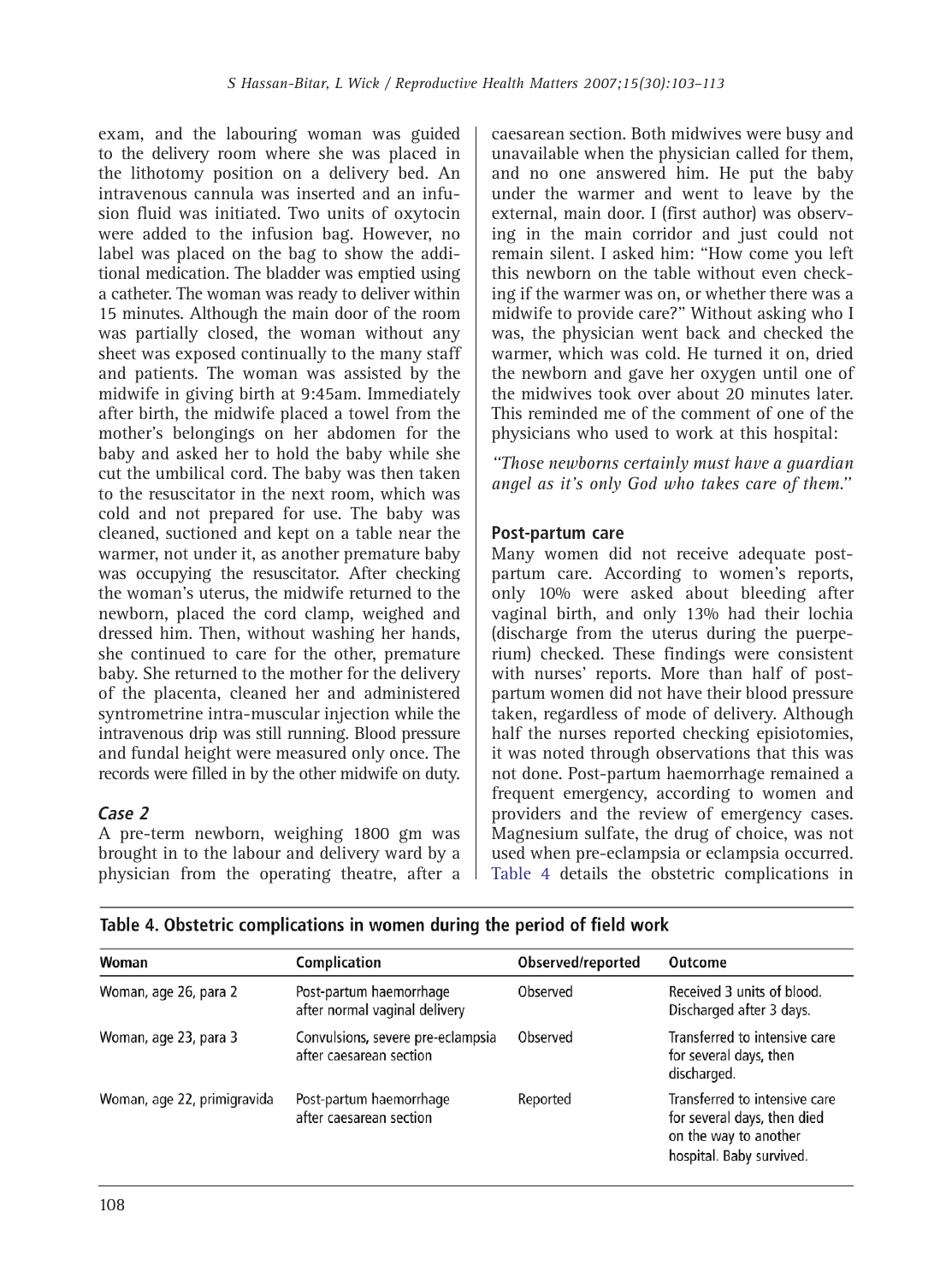women that were observed by the first author or what was ''voluntarily reported'' by midwives during the period of field work. We heard staff talking among themselves about other cases, but the records were incomplete and did not allow us to track them, and we decided not ask for details, as doing so might have been perceived as threatening.

The nurses' knowledge of maternity care was very limited. None of the nurses reported providing any care or monitoring of newborns. Observation and women's interviews indicated that women breastfed their babies in the postpartum period, but without any assistance from nurses or any health education.

#### Provider–patient relations

Although most women (87% with normal delivery and 90% with caesarean section) reported that their birth attendants were ''nice'' to them, only about half of them felt that the health care providers were friendly or polite. While 36% of women who considered their birth attendant to be ''nice'' reported that she was kind, patient, respectful and acceptable, 20% said she was nice only because she did not shout at them. Sometimes women were shouted at, sometimes considered ignorant and difficult to deal with, sometimes neglected and frequently not assisted, informed or consulted.

''Thank God, they did not shout at me'' (Primigravida, 17 years old, 7 years education)

''The midwife frowned at me, was hot-tempered and shouted at me.'' (Para 5, 25 years old, 8 years of education)

When women were asked if they were encouraged to ask questions, only 12% with a normal delivery and 18% with caesareans replied positively. Only 54% of the women said the midwife or nurse came quickly when they called for assistance. Nurses reported finding it difficult to deal with some of the women and their families who had a low level of education. Some women perceived that they were not all treated equally and that certain individuals with connections got special care. The women's reports were consistent with the researcher's observations and informal discussions with providers.

''The hospital is not clean at all. I am sleeping on a dirty sheet that has a bad smell. There are no

curtains for privacy so that my husband can stay here without invading other women's privacy. As you can see, I have no pillow and I am sleeping on my hand bag instead.'' (Para 2, 24 years old, 8 years education)

''There are no sheets as you can see. I felt cold and asked the nurse to bring me a blanket; she did not and replied: 'So what if you feel cold?' I covered myself with my jelbab (long dress). I did not see any food here!'' (Primigravida, 22 years old, third year university student)

# Reasons for suboptimal care

Suboptimal care occurred because of a shortage of staff, as shown in the two cases above in which one midwife had to assist both in the birth and care of the newborn. Secondly, there was a lack of basic supplies and equipment due to an insufficient budget and/or dependence on international funds for items such as identification bands, linens, gauze and newborn warmers. Thirdly, there was poor management and organisation of care as shown in Case 2. Despite the presence of a specialised neonatal unit, newborns after caesarean sections were transferred to the busy understaffed labour and delivery ward to be observed and cared for. Fourthly, there was insufficient supervision, as the senior midwife divided the workload with the other midwife on duty, which left no time for supervision. Fifthly, as shown in the findings, there was outdated knowledge, particularly regarding management of the third stage of labour. Finally, staff felt powerless to effect change. For example, midwives reported that supervision was unsupportive and they felt powerless being at the bottom of the health system hierarchy, coping with unresponsive authorities.

Forbidding women to have female companions during labour and birth was a decision taken at the Ministerial policy level, but midwives and physicians agreed with this regulation as they considered family members an obstacle to efficient care. The issue of provider control of the labour process and environment was frequently reported by providers as the main reason for such inappropriate practices as limiting mobility during labour, restricting women to the lithotomy position to give birth, and the routine use of oxytocin to speed up labour and to free up beds for the next women coming in.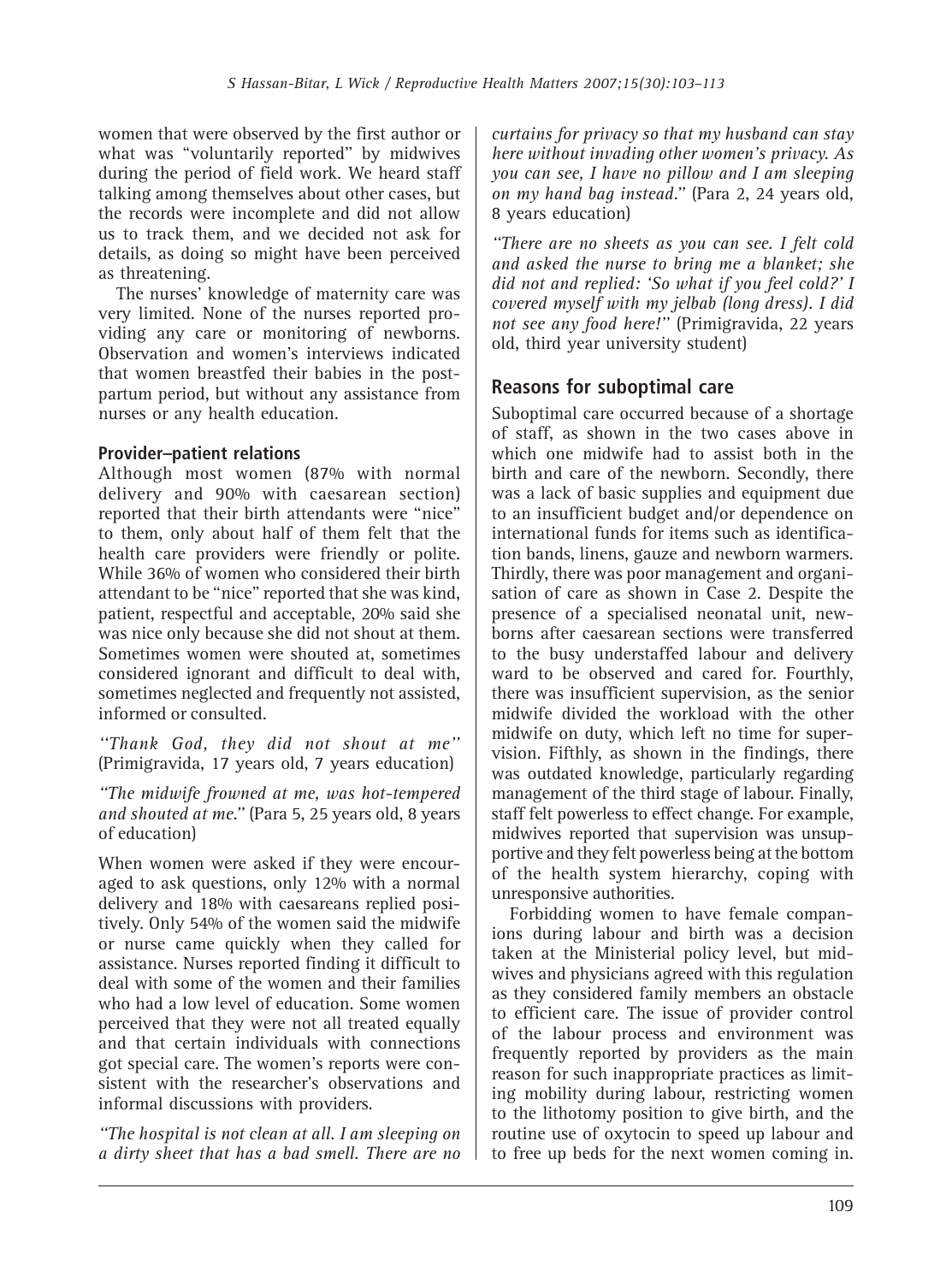Changing providers' attitudes from controlling to assisting birthing women would therefore appear to be crucial.

# **Discussion**

In this hospital the quality of basic childbirth care was inadequate and not consistent with best practice. While the results cannot be generalised to other maternity hospitals, communication with health providers and experience in the field indicate that many of the obstacles in other large institutions in the Occupied Palestinian Territory are similar. The results support findings from previous studies documenting the gap between evidence-based practices and rou[t](#page-10-0)ine care in Palestine<sup>11</sup>, the Arab world<sup>15</sup> and other regions of the world as well.<sup>[16,17](#page-10-0)</sup> However, this study was able to validate providers' reported practices through observation and exit interviews with women, to understand further the process of care. The research process stimulated health care providers to think, interact and initiate small changes in their own practice during the fieldwork. Moreover, it explored women's views in a context where women were rarely consulted or included in medical decision-making.

The fact that the first author was a local midwife enabled her to build confidence among the midwives. While having one researcher doing all of the fieldwork might be considered a limitation, due to individual bias, it facilitated establishing contact and gaining insight into problem-solving in this neglected area of hospital services. Building trust, motivation and selfesteem in the maternity team helped to empower them to initiate change. The process of assessment was a way of preparing the ground to be receptive to change and to motivate the midwives to problem-solve. Field observation often poses the moral dilemma of observing harmful practices without intervening; instead, there is frequently a time lag between research findings and their translation into practice. We considered it ethically and strategically unjustifiable to observe evident malpractice without giving staff immediate feedback, as occurred in Case 2 above. Sometimes asking the right question was enough to initiate a process of change. Simple changes that evolved during the fieldwork were the utilisation of identification bands for the newborns and the acquisition of a second

warmer for newborns in the delivery ward. More complex innovations, such as the use of the partogram, will require more staff and further on-the-job training and supervision.

Improving the safety of childbirth, motivating providers, reducing rapid staff turnover and meeting women's needs involve systemic changes, including sufficient staff and ensuring enough midwives so that two are present at every birth – one for the mother and the other for the newborn.<sup>[18](#page-10-0)</sup> The shortage of midwives is mainly due to systemic problems in human resource management, including in determining the required numbers of midwives for facilities and utilising the most appropriate types of providers. The lack of sufficient staff and supplies for the maternity services has been exacerbated by the recent international financial boycott of the elected Palestinian government; providers (particularly midwives) have had to ensure childbirth services for poor women under difficult circumstances and without receiving their salaries for more than ten months. Investing in midwives as providers of perinatal care during pregnancy, childbirth and the post-partum period has been shown to be effective and sustainable and to result in a lower caesarean sec-tion rate.<sup>[19](#page-10-0)</sup> This would permit physicians, who expressed the need for more support and supervision, to focus on improving their skills.

Poverty and difficult access to maternity care facilities have increased the stress and severity of cases that providers have to deal with. For example, sometimes due to difficult access for women, physicians will induce or accelerate labour upon their admission to the labour ward. Having recently been made a referral hospital, this hospital needs to train and retain its existing physicians and attract new physicians who are highly skilled to cope with the heavy burden of high-risk cases, severe complications and surgical deliveries. This requires political commitment and awareness among decision-makers, and the translation of commitment into budgetary allocations and reform of the health system.[20](#page-10-0) In the Palestinian case, effective internal reform must also be accompanied by the end of occupation as a prerequisite to respect for the basic human right of access to health care.

Caregiver and female relative support to promote normal labour and birth is essential, particularly in a culture that values family support. $21$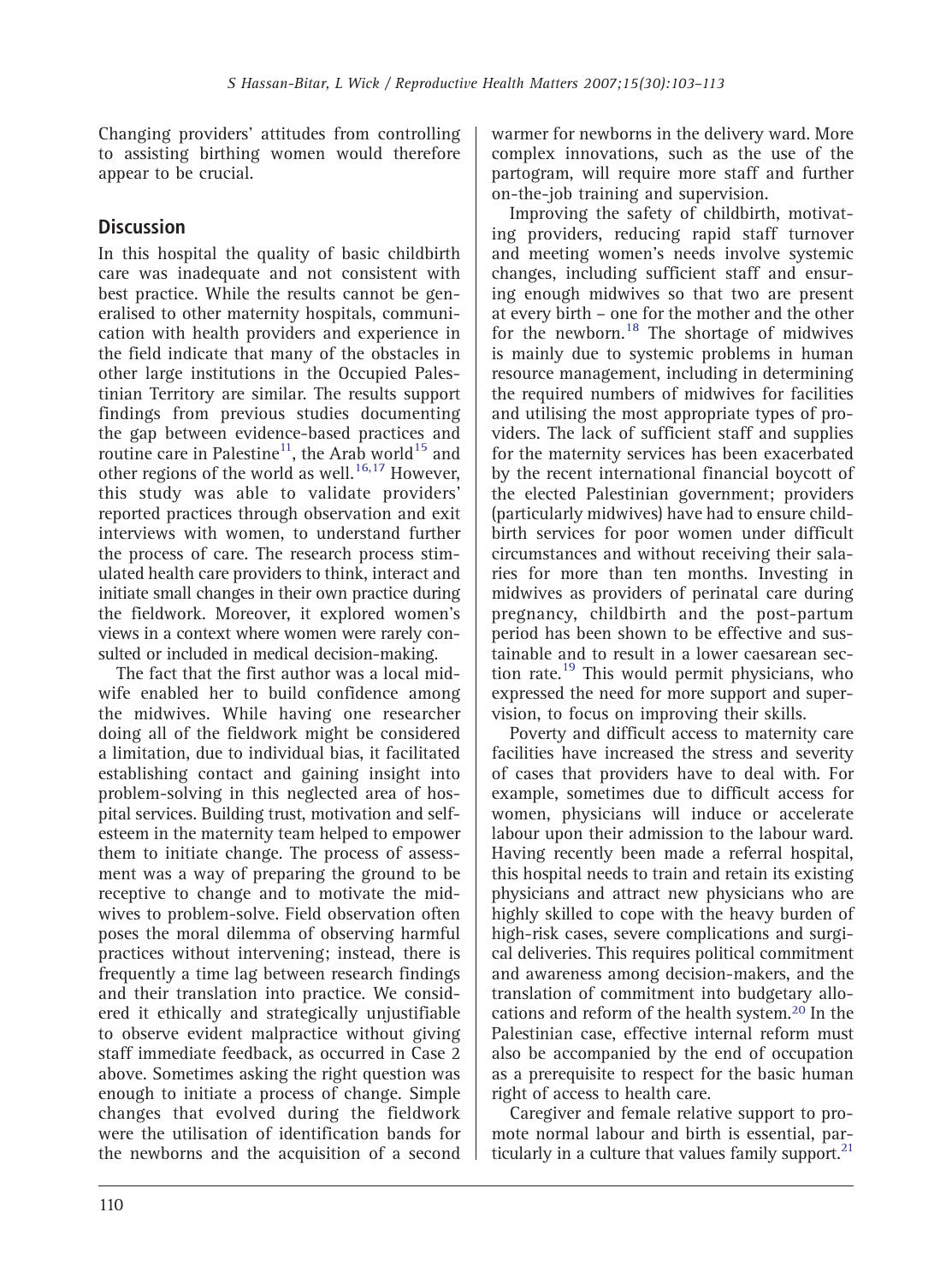Alternative methods of pain relief<sup>[22,23](#page-10-0)</sup> have been shown to be appreciated by women and to reduce interventions, and are particularly important in a context where epidurals are not available. Oxytocin was used routinely to speed up labour, in spite of the risks involved with its use in a situation where labour was not closely monitored.[24](#page-10-0) The benefit of accelerating labour is in itself questionable, particularly where the normal duration of labour in a study in another Palestinian hospital was shown to be relatively short.<sup>[25](#page-11-0)</sup> A rising trend in the caesarean section rate (particularly the primary rate) is a real concern for Palestinian women's health, given the tendency to have large families.

Post-partum care for mothers and newborns was extremely inadequate. Globally, more than one half of all newborn deaths occur in the first 24 hours after birth and integrated maternal and newborn care is lifesaving.<sup>[26](#page-11-0)</sup> Although exclusive breastfeeding for 4–6 months remains a challenge, the high initiation of breastfeeding in the hospital was most likely due to the culture of breastfeeding rather than specific hospital practices, as women received little support.

Like women all over the world, the Palestinian women interviewed wanted to be treated with respect, sensitivity and equality.<sup>[27](#page-11-0)</sup> They were very enthusiastic about being interviewed and having the opportunity to express their opinions. As one woman said, she hoped that when she came back for her next birth, conditions would be better as she had no other place to give birth. Women were not always treated with empathy and respect, as the midwives themselves admitted. While such behaviour can be understood in relation to shortage of staff, low status, poor salaries and the inherent stress of obstetrics, the difficult relationship between women and hospital midwives and nurses is a multifaceted and universal problem. Poor working conditions are one cause, but lack of communication, a judgmental attitude and disregard for patients' knowledge and concerns are all too frequent components of the provider–patient relationship, leading to dissatisfaction and lack of uptake of services.<sup>[28](#page-11-0)</sup> Such attitudes need to be continually addressed with regard to the organisation of services, the accountability of providers and institutions, midwifery role models, and an emphasis not only on technical competence in maternity care, but also on interpersonal relations.



Palestinian mother's voices, West Bank, Occupied Palestinian Territories

The publication of a detailed report of this assessment, along with several dissemination meetings with providers, ward and hospital managers, decision-makers at higher levels and donors succeeded in attracting attention to the poor conditions of normal childbirth and emergency obstetric care in the public sector. The assessment helped to raise awareness among managers and decision-makers of the need to allocate more financial support to this neglected area of women's health care. Moreover, the intervention plan to improve the quality of care during childbirth in this hospital as a pilot project was approved and will hopefully be extended to other public hospitals in the future. Carrying out this assessment in an ongoing climate of crisis was a reality check for all involved, demonstrating that in spite of whatever may be going on in the wider world, women continue to give birth and to want kindness and good care for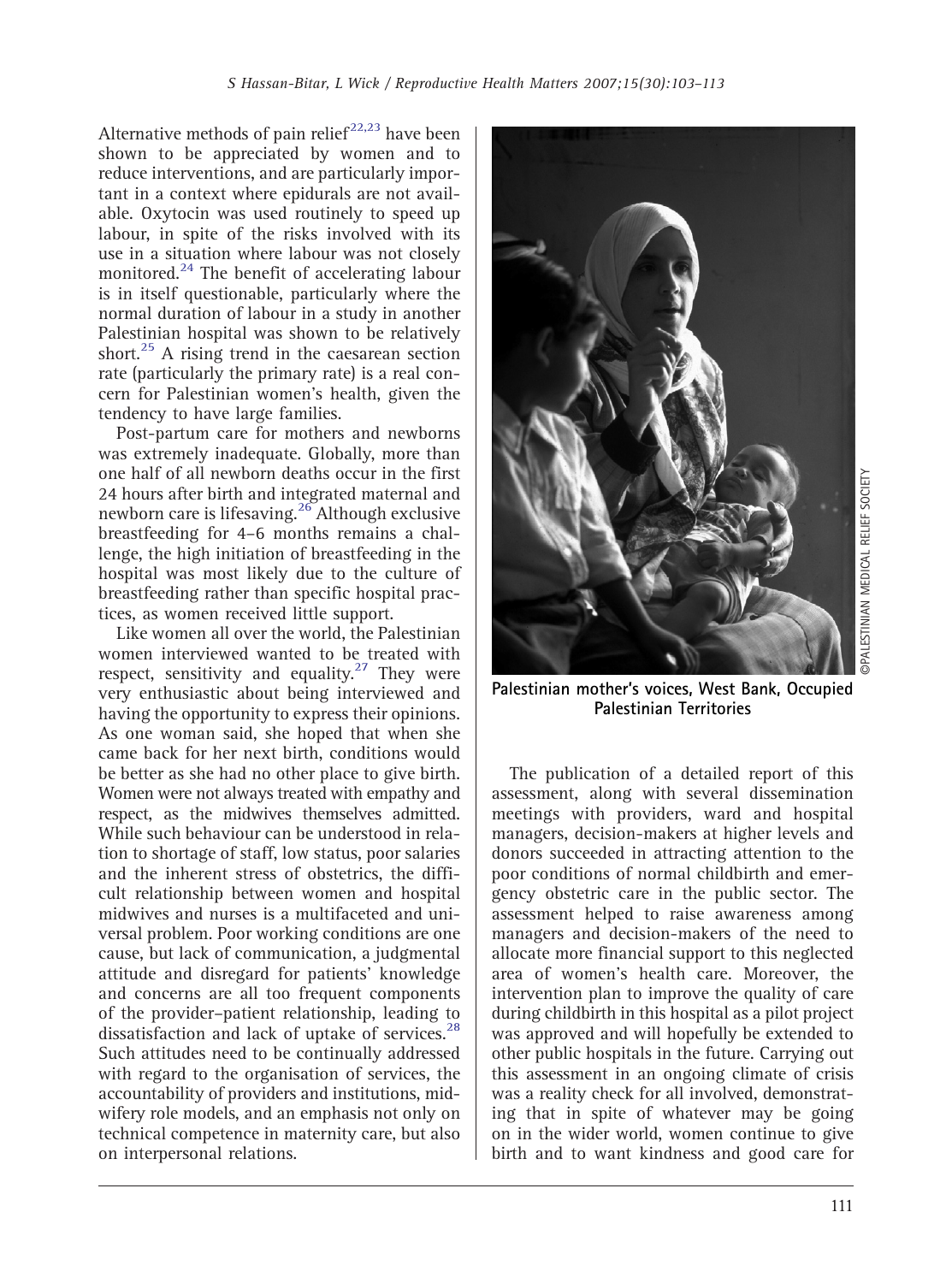<span id="page-10-0"></span>themselves and their newborns. And this is perhaps where the opportunity for change needs to begin.

#### Acknowledgements

We would like to thank the Theodor-Springmann Foundation for funding this study, Dr Rita

#### References

- 1. Miller S, Cordero M, Coleman A, et al. Quality of care in institutionalized deliveries: the paradox of the Dominican Republic. International Journal of Gynecology and Obstetrics 2003;82:89–103.
- 2. Cochrane Database of Systematic Reviews Library. At <[www3.](http://www3.interscience.wiley.com/cgi-bin/mrwhome/106568753/HOME) [interscience.wiley.com/cgi-bin/](http://www3.interscience.wiley.com/cgi-bin/mrwhome/106568753/HOME) [mrwhome/106568753/HOME](http://www3.interscience.wiley.com/cgi-bin/mrwhome/106568753/HOME)>. Accessed 17 March 2007.
- 3. World Health Organization. WHO Reproductive Health Library. Geneva: WHO, 2006.
- 4. Wrede S, Benoit C, Bourgeault I, et al. Decentred comparative research: context sensitive analysis of maternal health care. Social Science and Medicine 2006;63:2986–97.
- 5. UN News Service. Israeli obstacles to free movement in Palestinian territories mount. At: <[www.un.org/apps/news/](http://www.un.org/apps/news/printnewsAr.asp?nid=20234) [printnewsAr.asp?nid=20234](http://www.un.org/apps/news/printnewsAr.asp?nid=20234)>. Accessed 19 March 2007.
- 6. Palestinian Central Bureau of Statistics. Impact of the Israeli Measures on the Economic Conditions of Palestinian Households. Ramallah: PCBS, 2006.
- 7. Palestinian Central Bureau of Statistics. Demographic and Health Survey 2004. Final Report. Ramallah: PCBS, 2006.
- 8. Giacaman R, Wick L, Abdul-Rahim H, et al. The politics of childbirth in the context of conflict: policies or de facto practices? Health Policy 2005;72:129–39.
- 9. Ministry of Health. Health Status in Palestine: Annual Report 2004. Gaza: MOH, 2005.
- 10. Maram Project. Baseline Assessment: Survey of Women and Child Health and Health Services in the West Bank and the Gaza Strip 2003. Ramallah: Maram Project, 2004.
- 11. Wick L, Mikki N, Giacaman R, et al. Childbirth in Palestine. International Journal of Gynecology and Obstetrics 2005;89:174–78.
- 12. World Health Organization. Safe Motherhood Needs Assessment Tools. Geneva: WHO, 1996. At:  $\langle$ [www.who.int/](http://www.who.int/reproductive-health/MNBH/smna_index.en.html) [reproductive-health/MNBH/](http://www.who.int/reproductive-health/MNBH/smna_index.en.html) [smna\\_index.en.html](http://www.who.int/reproductive-health/MNBH/smna_index.en.html)>. Accessed 17 March 2007.
- 13. Hulton L, Matthews Z, Stones R. A Framework for Evaluation of Quality of Care in Maternity Services. Southampton: University of Southampton, 2000.
- 14. Plsek P. Complexity and the Adoption of Innovation in Health Care. Washington DC: National Institute for Health Care Management Foundation, 2003.
- 15. Choices and Challenges in Changing Childbirth Research Network. Routines in facility-based maternity care: evidence from the Arab world. BJOG: International Journal of Obstetrics and Gynaecology 2005;112:1270–76.
- 16. Turan JM, Bulut A, Nalbant H, et al. Challenges for the adoption of evidence-based maternity care in Turkey. Social Science and Medicine 2006;62(9):2196–204.
- 17. Garner P, Meremikwu M, Volmink J, et al. Putting

Giacaman and Dr Rana Khatib for their continuous support and Sheila Narrainen for her assistance in editing earlier drafts of this paper. We are grateful to all the women, midwives and other providers who shared their experiences with us.

> evidence into practice: how middle and low income countries ''get it together''. BMJ 2004;329(7473):1036–39.

- 18. WHO/UNFPA/UNICEF/World Bank. Pregnancy, Childbirth, Postpartum and Newborn Care: A Guide for Essential Practice.  $Geneva: WHO, 2003$
- 19. Rosenblatt R, Dobie SA, Schneeweisser R, et al. Interspecialty differences in the obstetric care of low-risk women. American Journal of Public Health 1997;87:344–51.
- 20. World Health Organization. Quality of Care. A Process for Making Strategic Choices in Health Systems. Geneva: WHO, 2006.
- 21. Mosallem M, Rizq D, Thomas L, et al. Women's attitudes towards psychosocial support in labour in United Arab Emirates. Archives of Gynaecology and Obstetrics 2004;269:181–87.
- 22. Declercq E, Sakala C, Corry M, et al. Listening to Mothers: Report of the First National US Survey of Women's Childbearing Experiences. NY<sup>.</sup> Harris Interactive for the Maternity Center Association, 2002.
- 23. Abushaikha L. Methods of coping with labor pain used by Jordanian women. Journal of Transcultural Nursing 2007;18:35–40.
- 24. Dujardin B, Boutsen M, De Schampheleire I, et al. Oxytocics in developing countries. International Journal of Gynecology and Obstetrics 1995;50:243–51.